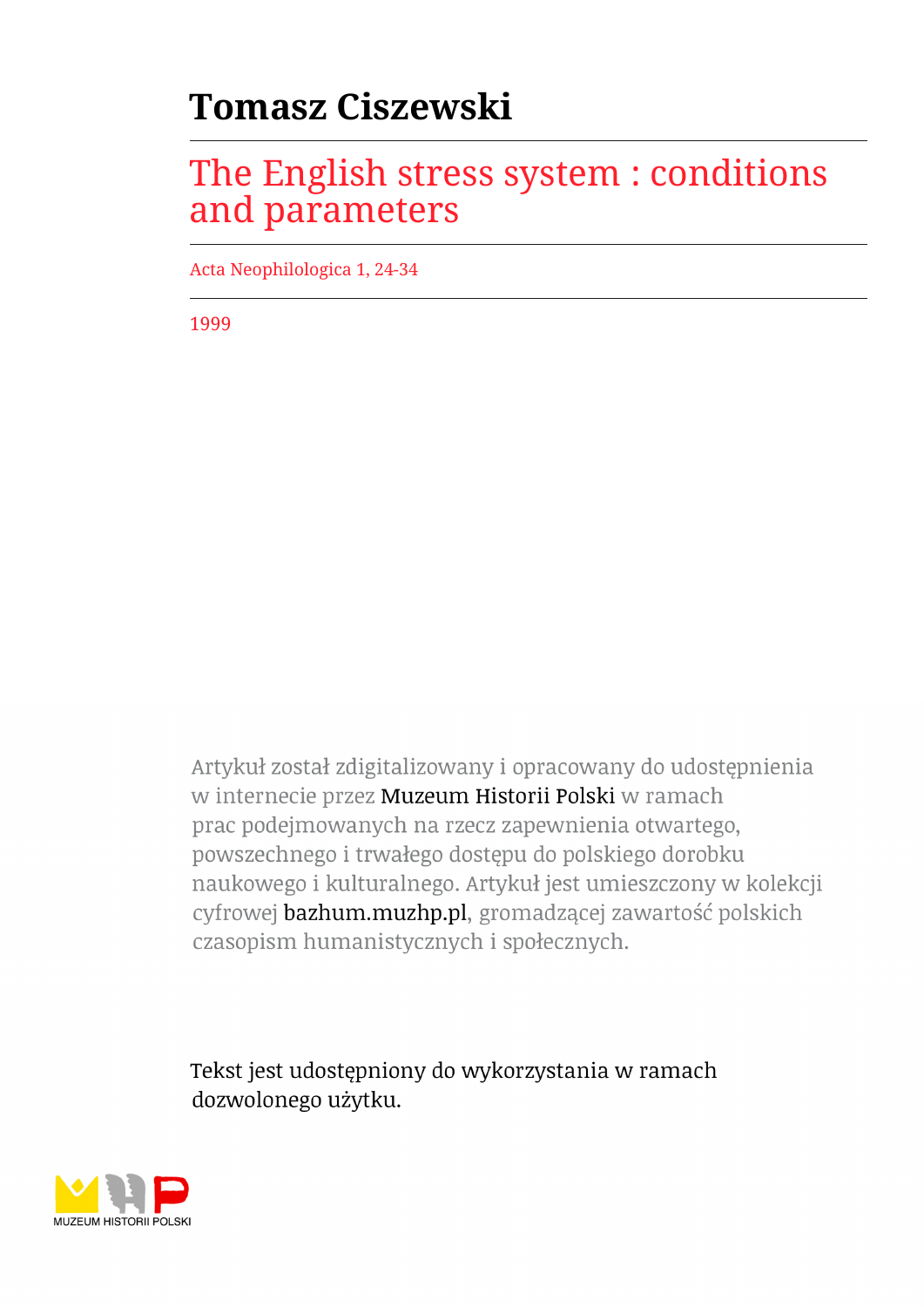Tomasz Ciszewski Katedra Filologii Angielskiej UWM w Olsztynie

## **THE ENGLISH STRESS SYSTEM: CONDITIONS AND PARAMETERS**

#### **Introduction**

Despite the unquestioned advancement of phonological theory over the past decades some areas of phonological enquiry are still mist-covered and vague. Stress seems to be one of the most thoroughly discussed and, surprisingly, least understood phonological phenomena.

This article is a presentation of work in progress and does not aspire to be a comprehensive and complete analysis of the English stress system. The argument is based on the assumption that stress position is deducible from the constituent structure of a prosodic word. The analysis of the constituent structure, together with a small number of constraints and parameters, as we hope, suggests a more natural explanation of feet formation and the metrification processes. We move away from the canonical, binary branching inventory of metrical feet (allowing ternaries) and propose conditions of well-formedness and exhaustiveness as well as a parameter on parsing final empty nuclear positions in verbs and adjectives. These correctly predict stress position within a prosodic word and naturally explain a number of stress-related phenomena, including some of the apparent inconsistencies of the English stress system, unrelated elsewhere and previously explained in a typically *ad hoc* manner.

English has a quantity sensitive stress system. Its quantity-sensitivity, however, lies not only in "the syllable" and its weight. It is rather sensitive to the overall quantity (weight) of metrical constituents, i.e. metrical feet and their hierarchical internal structure. Syllabic constituent structure is important only to the extent that it recognises two types of rhymes (single and branching) which ultimately contribute to the quantity of metrical feet. The position of stress, therefore, depends not merely on the quantity of a rhyme but primarily on its position in the hierarchic structure of a metrical foot.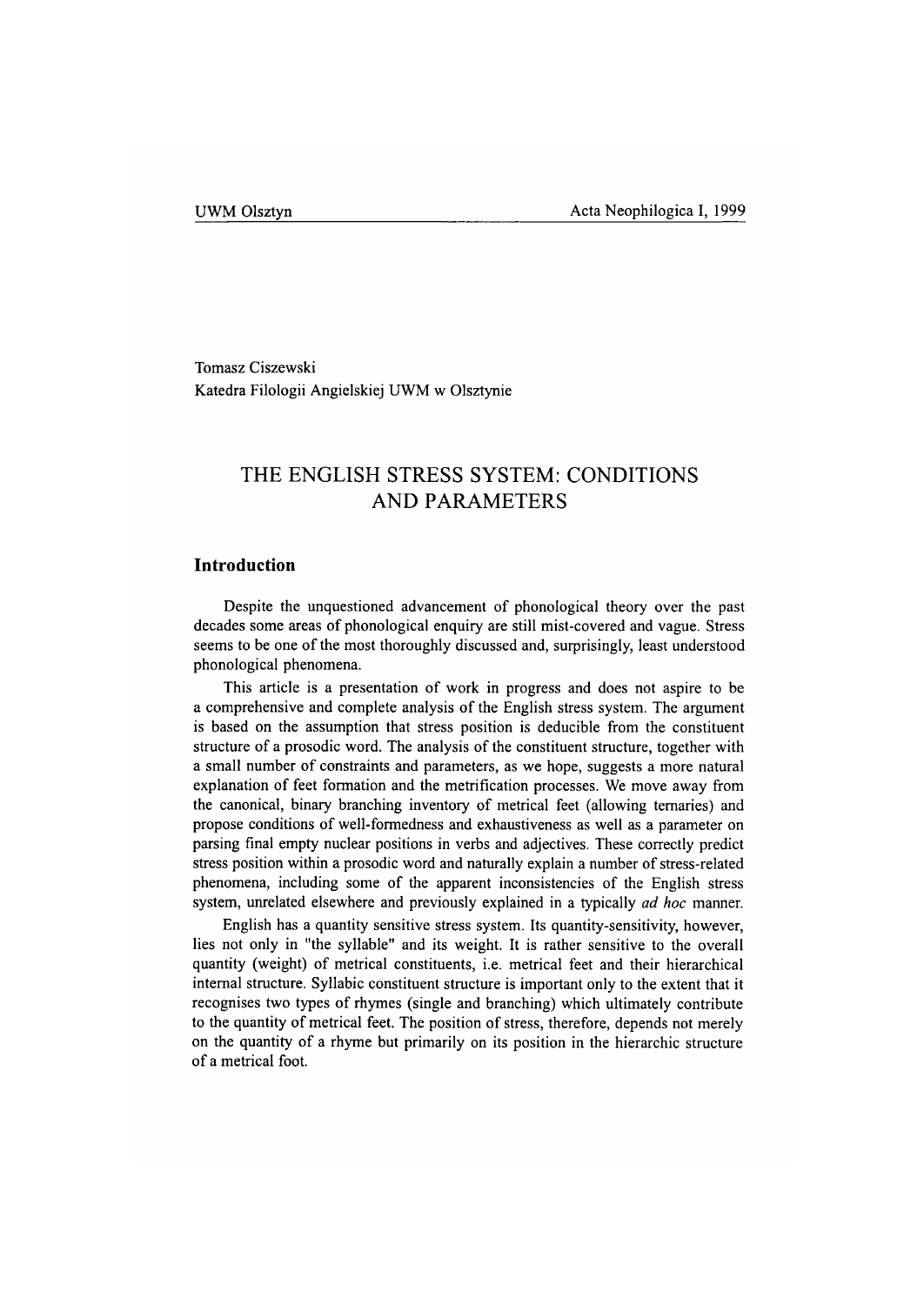This theory would be incomplete and inadequate without recognition of final empty nuclear positions (henceforth FEN). Despite their phonetic inaudibility, we claim that they are visible to metrical structure in verbs and adjectives and, as feetforming slots, they can have the special effect of creating a *weak* foot with a lower rank in the hierarchy of English optimal feet structures.

The theory of constituents is adopted from the theory of Government Phonology (henceforth GP) (Charette 1992, Kaye, Lowenstamm and Vergnaud (henceforth KLV) 1990), which convin-cingly gets rid of constituents: syllable and coda. They will not be invoked in this work, either.

The phenomenon of stress in language gives rise to a number of difficulties which, roughly, fall into two categories: observational (empirical) and theoretical (representational). The problem behind the empirical analysis of stress follows from the fact that language prosody is hardly accessible to consciousness and does not lend itself to direct observation. To overcome the problem Chomsky and Halle (1968, henceforth SPE) followed a syntactic approach and radically relied on native speaker's stress judgements, taking their agreement as datum. A further difficulty concerns the proper definition of stress where agreement is reached only as far as the most primitive, or obvious, aspects of stress are concerned. As argued in Liberman and Prince (1977) stress is a linguistic manifestation of rhythmic structure and has the function of an 'organising framework' for the phonology and phonetics of an utterance. Since rhythm does not correspond to any particular physical phenomenon, then, quite automatically, stress has no invariable phonetic correlate.

This raises a serious phonological question of how stress should be represented. In the SPE tradition, which proved unfruitful and futile as far as prosodic phenomena were concerned, stress was believed to be a pro-perty of single vowels. Thus, the need for elaborate rules, their ordering and an impressive theory to account for a large group of exceptions.

A radical break-through came with the development of metrical theory of stress (Lieberman and Prince, 1977, Hayes, 1981), where stress was first represented as the relative prominence of syllables rather than a binary vocalic feature (see also: Selkirk 1980 for a criticism of the [+/- stress] feature). The disjunction of segmental rules from prosodic ones was achieved by postulating different levels of representation; stress became a domain of the syllabic level, thus, making phonological rules "local" on appropriate levels. The metrical rules referred to the construction of "metrical feet", i.e. larger groupings of syllables with one member obligatorily stressed. The internal structure and the sizes of metrical feet, however, were heavily restricted (Hayes 1981, 1985) to binary (two syllable members) and unbounded (unlimited) ones.

Limiting the possible (hence well-formed) structure of a metrical foot to a binary branching one (as concluded in Hayes (1985), Halle and Vergnaud (henceforth HV)(1987) and others to date) is indeed a tempting option. Such a strict restriction on foot construction, however, would have only been an advantage in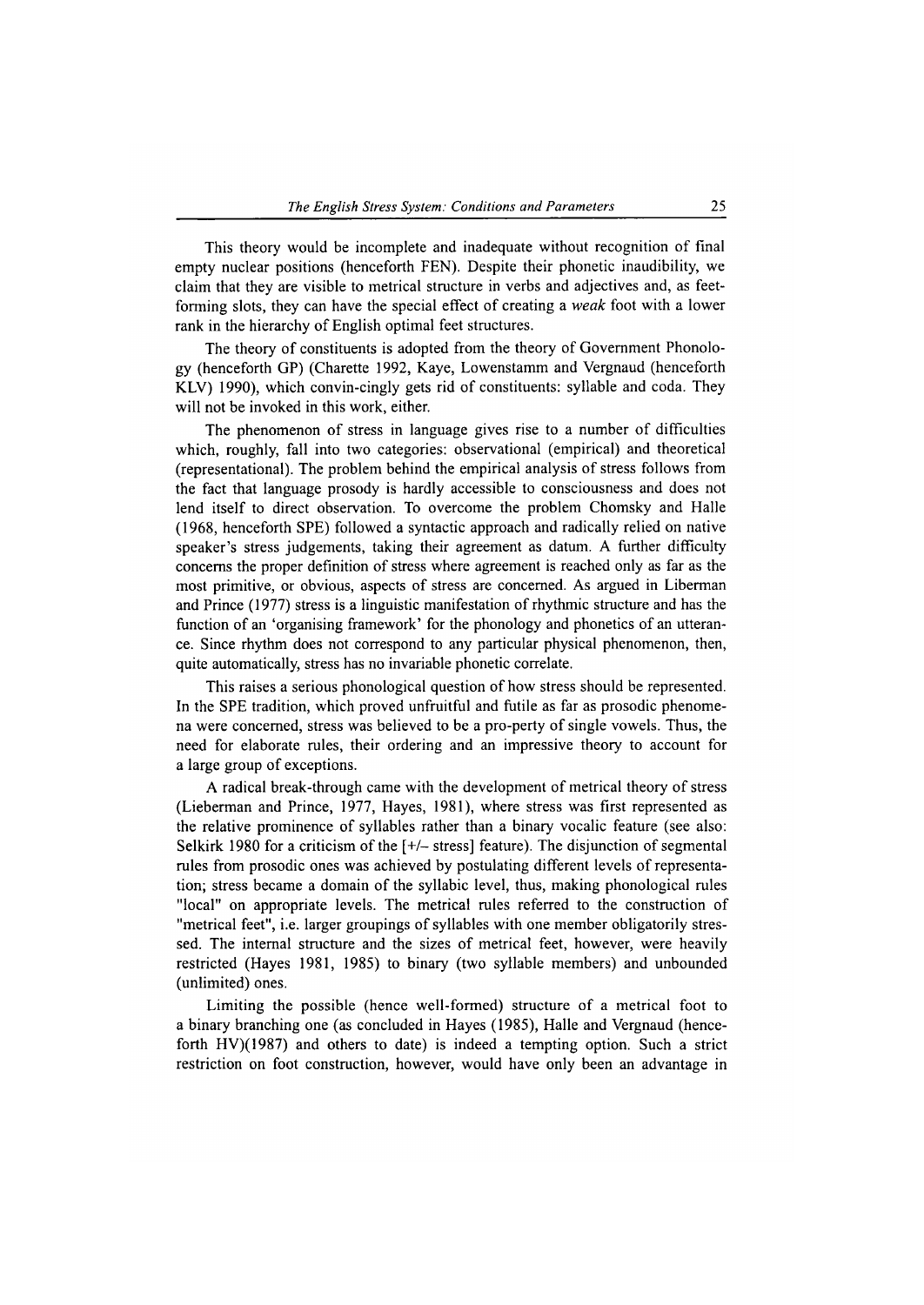a theory which could, at the same time, point at a direct relation between the structure of such a metrical foot (or some higher-rank groupings of them) and the stress position. What we think is lost is an observation regarding dependency relations within a foot since the rules arbitrarily assign values strong/weak to a foot at some level. Anything that follows in those analyses is simply repairing the unwelcome structures obtained (de-stressing, cyclic vs post cyclic applications of rules). Furthermore, such theoretical and formal solutions have very little to say about metrical changes under suffixation. In our approach, we chose not to delimit the number and kind of metrical structures at the price of a massive apparatus of processes that would have to be involved to obtain the desired results, but rather to propose a process of metrification (with a small number of parameters) plus a strict well-formation condition based on dependency relations within feet plus a set of templates of all well-formed feet.

The recognition of exclusively binary metrical feet had a remar-kable constraining effect on the theory but entailed a need for a sub-theory of "extramatncality" with an extrametncality rule which "designates a particular prosodic constituent (segment, syllable, foot, etc ) as invisible for purposes of rule application; the rules analyse the form as if the extrametncal entity were not there" (Hayes 1985, p 57). The notion was farther constrained by the conditions of peripherality, edge markedness (right edges unmarked) and non-exhaustivity (the entire stress domain cannot be extrametncal). Whichever theory is applied, however, English seems to evade neat generalisations and, despite its weight-sensitive nature, it displays a descriptional unpredictability.

#### **1. Syllabic constituents and empty nuclear positions**

The existence of two syllabic constituents is postulated: the onset (0) and the rhyme (R). (A nucleus (N) is not important in this analysis as it is invariably projected onto a rhyme that dominates it.) A syllabic constituent may be defined as a maximally binary branching governing domain where the relation of government is characterised by the conditions of locality and directionality (for an extensive discussion see Charette (1992) and KLV (1990)). All possible syllabic constituents are presented in (1) below: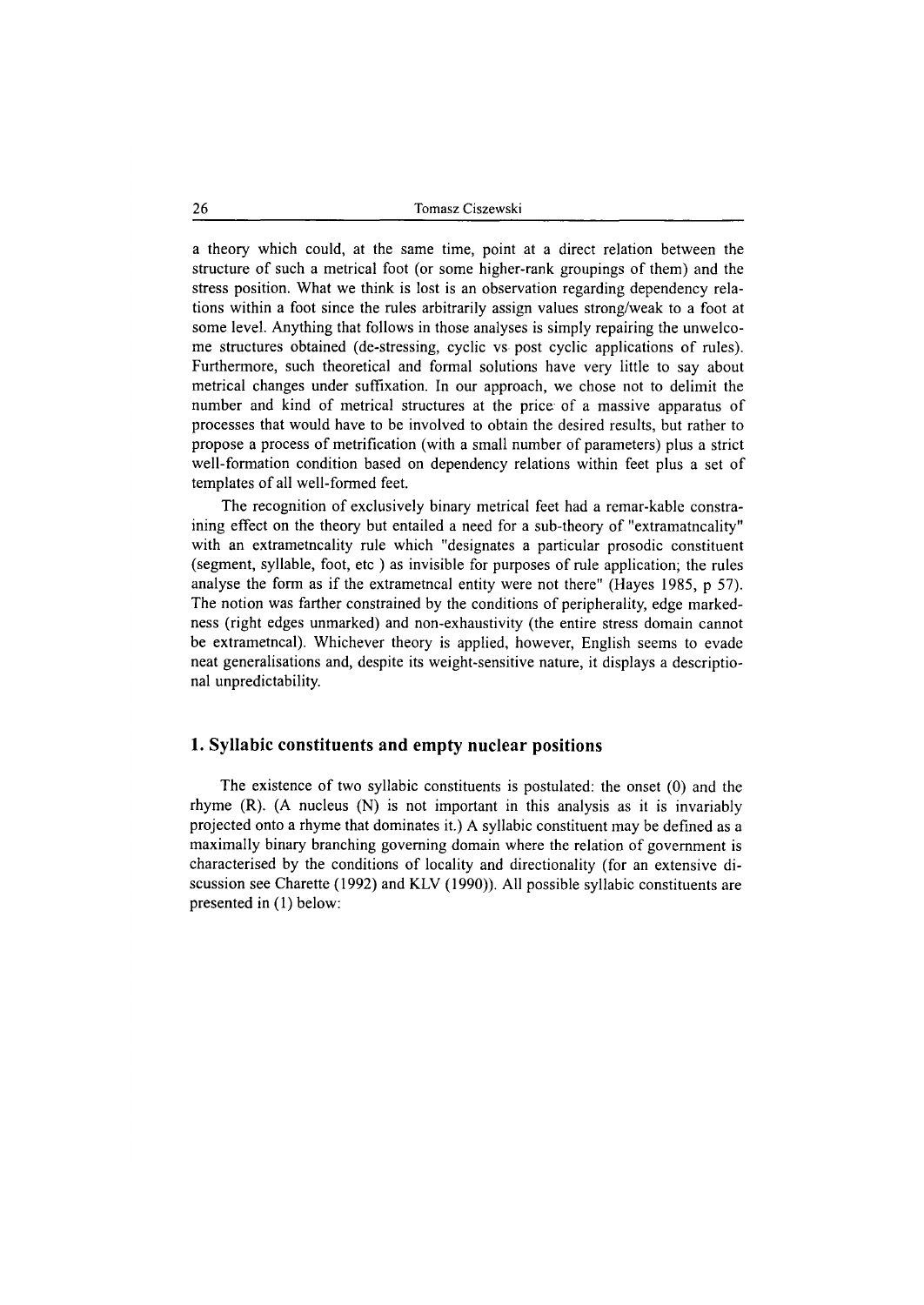**(** 1 **)**



It is not a novel conception in phonology that certain phonological positions, although not produced phonetically, are indeed present in phonological representations. English, as well as Polish for that matter, is famous for its numerous vowelzero alternations: *meter-metrical, monster-monstrous* where FEN is indeed present. Without going into a detailed analysis, we follow an approach extensively argumented within the framework of GP (see Charette 1992, KLV 1990) and claim that for all words that end in a consonant there exists a parameter which licenses a final empty nuclear position. This may, potentially, have influence on metrical structure and consequently the stress position within a word. Within such an approach, an immediate advantage is that, once a final empty nucleus is recognised, the need to account for the extrametrical nature of a final surface consonant disappears as the consonant belongs to the onset of a separate syllable with the FEN by which it is licensed. Consequently, the extrametricality of a final consonant becomes an obvious "extrametricality" of a phonetically unrealised syllable. As we will see later, regardless of its phonetic absence, the FEN is visible to and does contribute to the metrical structure of verbs and adjectives, resulting in (phonetically) final stress.

Empty nuclei are not restricted to the final position. Yet another context in which they appear is the one before [s]. An extensive discussion of this phenomenon can be found in Kaye (1992), supported with evidence from Italian and English. Due to its strange properties, not without a reason called "magic" by the author, [s] licenses a preceding empty nucleus and in initial consonantal clusters it is never a part of a branching onset but a complement of a rhyme whose nucleus is empty. The implications for our discussion are that [s], in a  $V[s]C$  sequence, belongs to a preceding rhyme which is, therefore, branching, hence heavy.

#### **2. Conditions and Parameters underlying the English stress system**

Having briefly outlined the constituent structure, we may now proceed to the discussion on how the nature of constituents is related to the stress position. We do not see any need whatsoever to invoke the notion of the syllable as the constituent seems superfluous. (For an extensive analysis of "the syllable's" redundancy in phonology see: Katarzyna Dziubalska-Kołaczyk 1995.) We will try to point out that the only constituent which is an ultimate building block of metrical structure is the rhyme.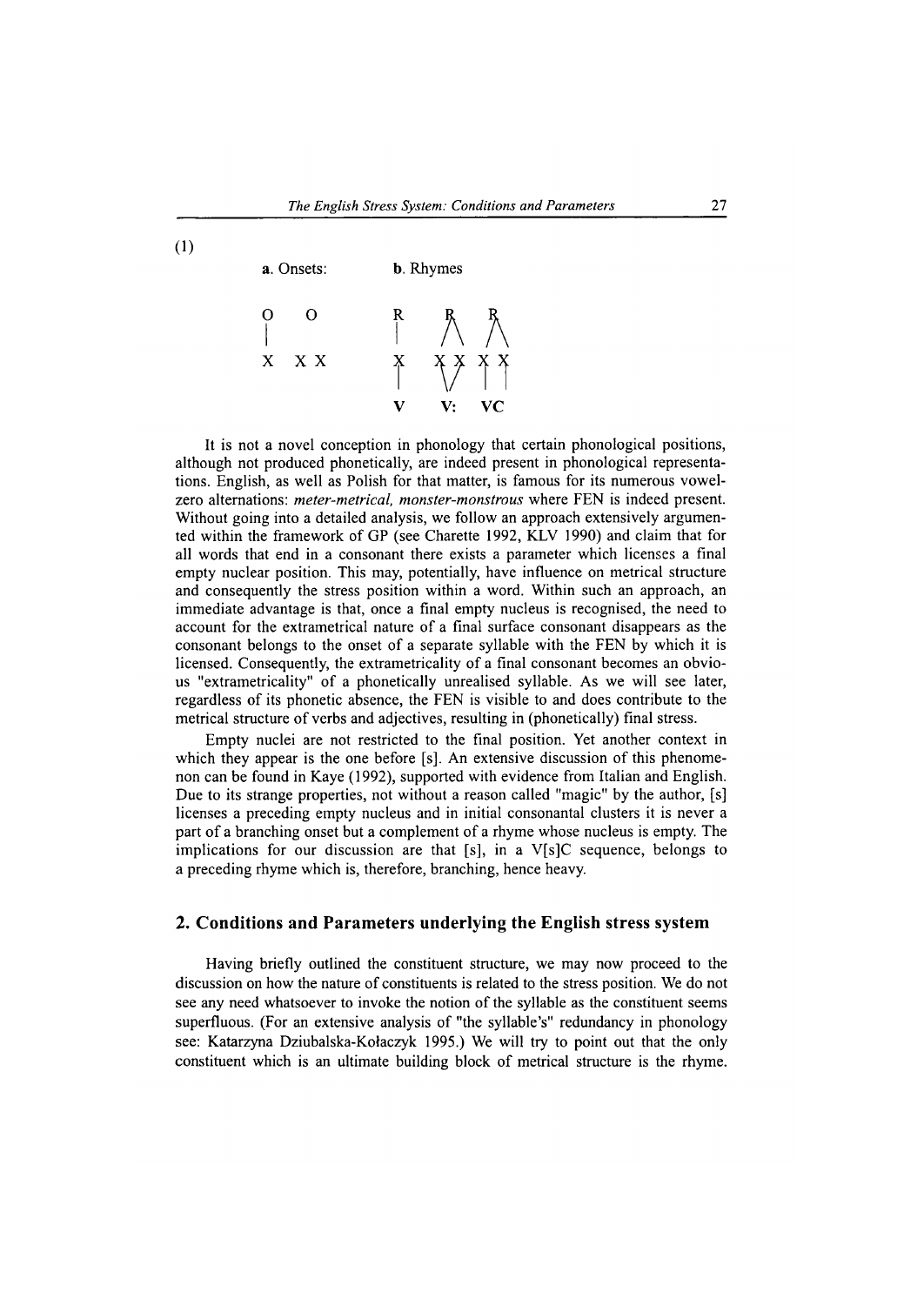It is more than obvious that stress as a phonological phenomenon is not an extra feature ascribed to particular vowels or syllables but rather a relatively greater prominence of certain rhymes (ultimately dominating nuclear positions). However, the choice of a particular type of rhyme (branching or non-branching) to carry stress does not seem to depend merely on its weight but rather on its position within the metrical structure of a word. The constituents that organise skeletal/syllabic structure into a metrical one are metrical feet, which by nature contain one and only one stressed element (rhyme).

Let's assume that a metrical foot can be defined in the following way:

(**2**)

*Metrical Foot is an: 1. obligatorily branching, 2. hierarchically organised, 3. peripherally dominant prosodic constituent composed of rhymes, which contributes to the rhythmic* structure of an utterance.

Obligatory branching, i.e. minimum of two rhymes, is a natural conse-quence of the assumption that stress is a relative phenomenon. The hierarchical organisation reflects the observation that one and only one rhyme within a foot can dominate other members and consequently bear stress and peripheral dominance locates the stressed element at the right or left boundary of a foot resulting in an iambic and trochaic pattern correspondingly (the dominance being a language specific parameter). This largely mirrors HV's (1987) parameter settings for English which are:

(3)

- + Head terminal
- + Bounded
- + Left-Headed

The definition in (2) would be incomplete without a stricter constraint on the feet's internal structure as it does not take into consideration the nature of relations that hold between the members of a proposed metrical foot and the peripheral members of neighbouring feet, namely the relations that refer directly to the weights of the rhymes that make up the foot. We postulate such reference to rhymes' weight in the Well-Formedness Condition below:

(4)

#### **Well-Formedness Condition**

A metricalfoot is well-formed only if:

1. its head is not of lower weight than other members it dominates.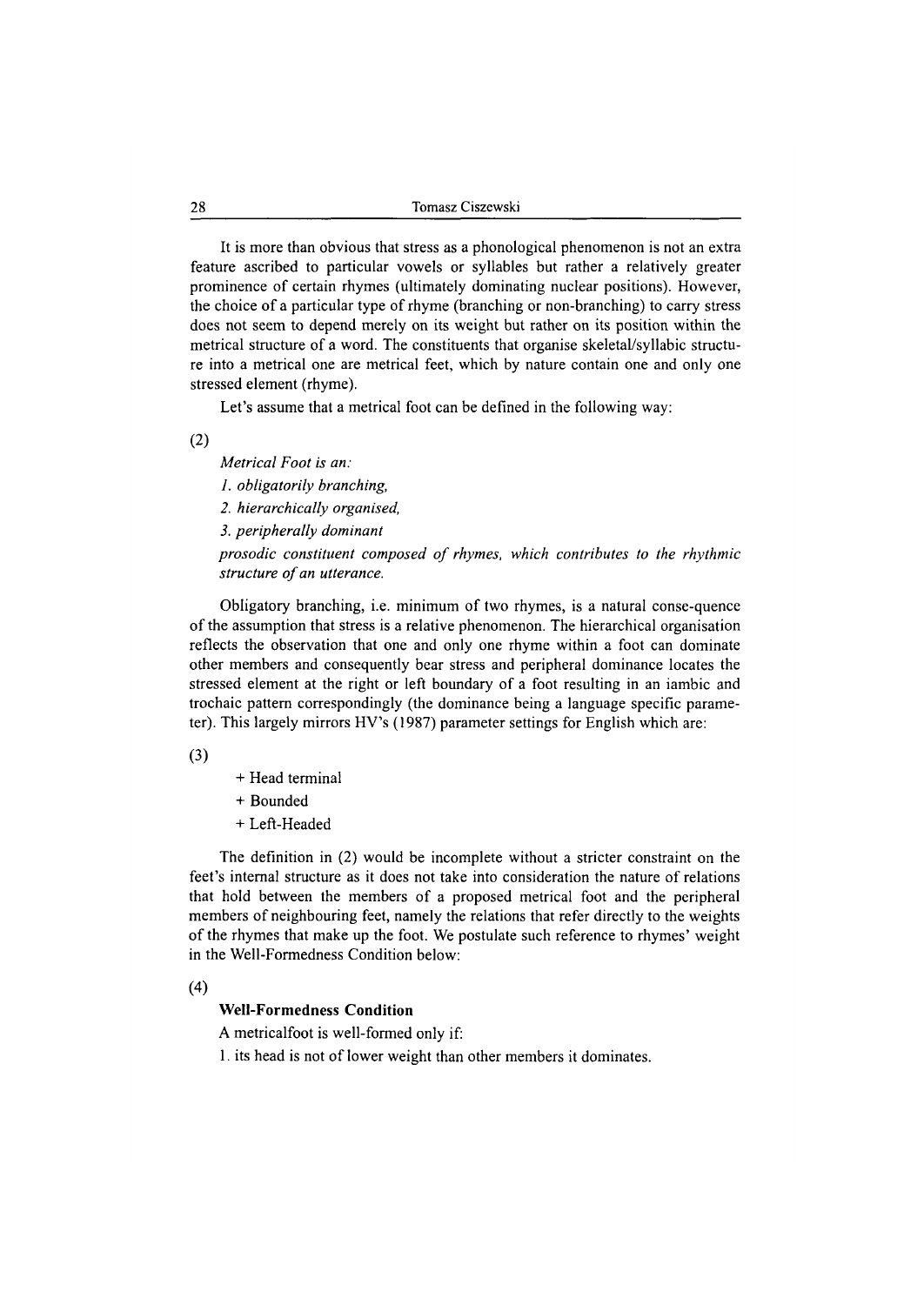The Well-Formedness Condition can be formalised in the following way:

(5)

 $\ldots \geq R_{\Omega_{\rm F2}} \leq R_1 \geq R_2 \ldots \geq R_{\rm F1}$  $... \ge R_o$ <sub>F2</sub> $(**R**<sub>1</sub> \ge R<sub>3</sub> ... R<sub>n</sub>)<sub>F1</sub>$ 

where  $R_1$  is the head of Foot 1  $(F_1)$  and  $R_2, R_3, \ldots, R_n$  are dominated rhymes.

The immediate implications of Well-Formedness are: the impossibility of assigning two consecutive stresses to the neighbouring rhymes and the possibility of non-exhaustive parsing, if the result would yield an ill- formed foot, i.e. one with distorted weight relations or a unary foot. Accordingly, the Exhaustiveness Condition (whose earlier, rule-based formulation can be found in HV (1987: 10-16) where it is additionally subject to Recoverability Condition) can be derived, which states that:

(**6**)

#### Exhaustiveness Condition

### *Parsing of rhymal material aims at exhausting the whole phonological string available unless it violates Well-formedness Condition.*

Neither Well-Fromedness nor Exhaustiveness, however, presuppose any limit on a maximal foot span. Assuming that underived, morphologically simple lexical items with only one, primary stress contain only one metrical foot, we have observed that the English lexicon provides no examples of words where stress falls on a rhyme more remote from the end of the word than the third (antepenultimate) one  $<sup>1</sup>$ .</sup> Since all syllabic constituents, including rhymes, are maximally binary branching we can hypothesise that the maximum number of skeletal positions contained within one metrical foot is six, the largest well-formed foot being:  $F = {R_1(xx)R_2(xx)R_3(xx)}.$ 

According to the Well-Formedness Condition and the parametrically left-hand direction of dominance within a foot, we can derive the following types of wellformed metrical feet<sup>2</sup>:

(7)

| $ a(x)(x) $ pity                                  | e. $(xx)$ $(xx)$ 'contact'           |
|---------------------------------------------------|--------------------------------------|
| $\vert$ b. $\vert$ xx $\vert$ (x) <i>a</i> 'genda | $\int f(xx)$ $(x)$ $(xx)$ 'asterisk  |
| $(c. (x) (x) (x) A'$ <i>merica</i>                | $g(x)$ $(x)$ $(x)$ 'orchestra        |
| $d.$ (xx) (x) (x) mandarin                        | h. (xx) (xx) (xx) examples not found |

<sup>&</sup>lt;sup>1</sup> Verbs and adjectives are not considered here as display an observationally different metrical behaviour and they seem to allow  $F = R(xx)$ . As we will argue, thisis due to special role played by FEN which contributes to the internal structure of a metrical foot, therefore yielding  $F = \{[R(xx)][R=(0)]\}$  and not  $F=R(xx)$  as one mayexept.

<sup>&</sup>lt;sup>2</sup> Feet F={R(xx)} are exluded according to obligatory branching condition on metrical feet. (cf. Note <sup>1</sup>)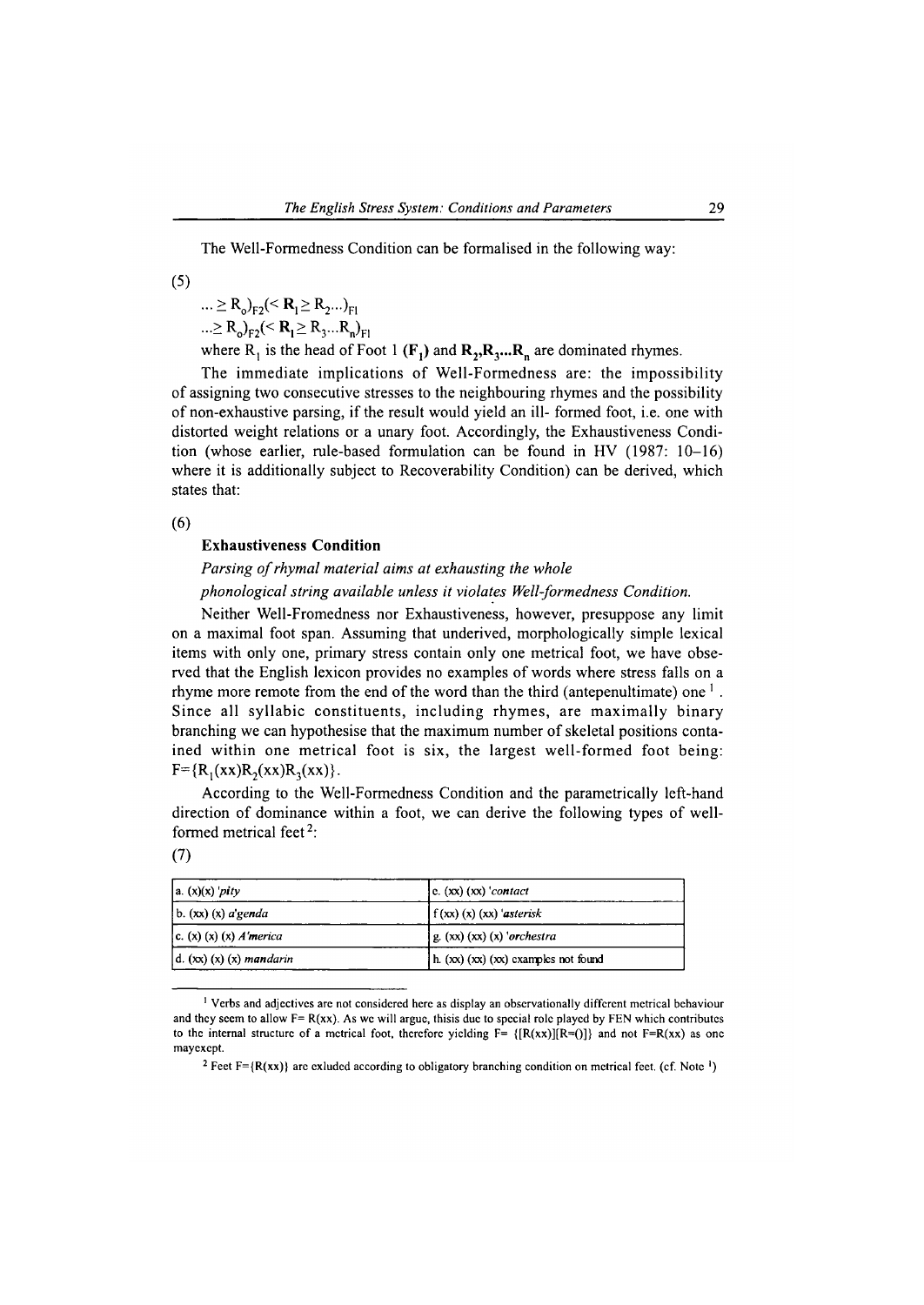The first observation is that English abounds in some of the above groupings, namely (7a,b,c,e), while it apparently disfavours (7d,f) and totally excludes those in (7h). As noted in SPE (1968) English nouns typically follow two major patterns: i) with a stressed heavy (branching) penultimate, if available (which mirrors our metrical foot template in (7b)), or ii) otherwise with a stressed light antepenult (which mirrors our foot template in  $(7c)$ ). This, in turn, suggests that the favourable total weight of a metrical foot oscillates around the optimal number of three skeletal positions. While other, larger or smaller, weights are allowed, as we have seen in (7d,e,f), this is only because of the application of Well-Formedness Condition to a non-optimally organised rhymal material available, e.g. *mandarin, asterisk, orchestra.*

#### **3. Towards optimal foot weight. Phonetic evidence**

**Vowel elisions.** A number of supporting arguments can be quoted in favour of what we take to be the English metrical feet's optimal weight. As it has been already mentioned, certain vowels in non-head positions within a metrical foot can be syncopated in fast speech. This may happen either when they remain unmetrified, i.e. in the case of single initial unstressed syllables, e.g. *suppose* [s $\varnothing$ puz], *police* [p $\varnothing$ li:s] which conforms to Exhaustiveness, or else in unstressed medial positions if the foot which obtains is heavier than optimal, e.g. *favourite* ['feivØrit], *slavery* ['sleivØri], *elementary* [,ele'mentØri],

**Duplication of final consonants.** Another argument (discussed extensively in Burzio 1994) in favour of the present approach follows from the observation that in certain words the final single consonants are doubled. Following the GP analyses, we assume that geminate consonants in English cannot belong to the same constituent. In formations like *shop* – (shopping), *japan* – ja(panned) the duplication of the final consonants may either imply their ambisyllabic nature or may reflect how the stressed, but non-branching rhymes, acquire an extra x-position to become heavy (branching) ones. Whichever option is chosen to be correct, the effect is exactly as was postulated, i.e. a foot of the optimal type  $F = {R_1(xx)R_2(x)}$  obtains.

**Trisyllabic laxing.** Yet another argument is provided by the well-known phenomenon of trisyllabic laxing which produces tense-lax vowel alternations, as illustrated in *sane* ['sein] - *sanity* ['scnitij. We believe that the vowel alternation is metrically conditioned as the adjunction of suffix *'-ity',* which consists of two single rhymes, results in the total weight of four skeletal positions dominated by the foot:  $F=\{R_1(xx)R_2(x)R_3(x)\}\.$  Therefore, the laxing mechanism serves as a 'fuse' to prevent the foot from being 'overweight' (the melodic aspect of the alternation being unimportant for us).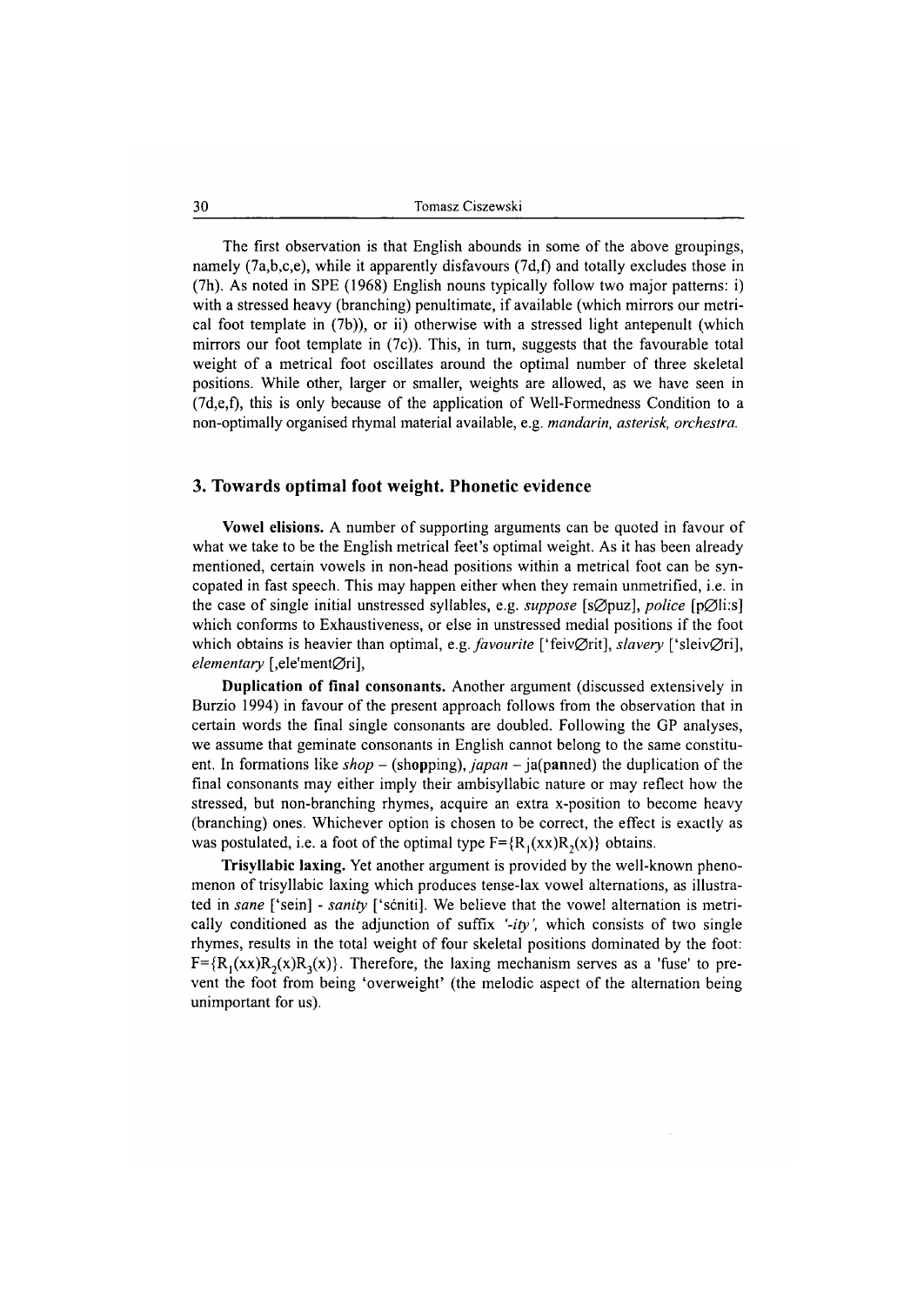#### **4. The Parsing Process**

The mechanism of parsing the rhymal material into metrical feet is conditioned by Well-Formedness and Exhaustiveness. Its right-to-left direction reflects the general right-hand dominance of English word prosody. The process assigns stress to: i) a heavy rhyme if preceded by another rhyme of lower weight or nothing (according to Well-formedness Condition.) or ii) a light rhyme if the total weight of the resulting foot would exceed the optimal weight of three 'x' rhymal positions. Feet are created by assigning stress to every 'stopping rhyme' and the adjunction of the rhymal material to its right. Every recessive foot gets relatively weaker degree of stress. This results in the "saw-tooth" effect, i.e. falling prominence of stresses (primary, secondary, etc.) within a prosodic word<sup>3</sup>.

The following, rather uncommon, examples in (9) below will help us illustrate how the process applies. As we will observe, the words in (9) do not differ in terms of their metrical stucture from other, well-known English lexical items.

(9)

- a. *Monongahela* mo.(non.ga.)(hi:.la.)
- b. *Ticonderoga* ti.(kon.de)(rou.ga)
- c. *Tatamagouchi* (ta. ta. ma. )(gu:. czi.)
- d. *Adirondack* (a.di.)(rondć.)k.)<sub>EM</sub>

In (9a) the parsing process could potentially designate the rhyme (ga) to be the rightmost foot's head (yielding a structure parallel to *'A('me.ri.ca.)',* i.e. *( 'ga.he.la.).* The preceding rhyme, however, is heavy. Such a result is impossible, as Well-Formedness correctly predicts. Furthermore, there would be no way to account for (or, to put it in HVs (1987) terms, to 'de-stress') one of the two consecutive stresses. Metrification, then, chooses a non-optimal, bi-positional rightmost foot (he. la.) and, in order to satisfy the condition of optimal weight, it triggers diphthongisation to (hi:), thus yielding an optimal foot  $F_1 = ({}^{\cdot}$ hi:.la). The heavy rhyme in (non.), then, adjuncts the rhyme in (ga.) producing an optimal foot  $F_{1}$  ('non.ga). Both feet  $F_1$  and  $F<sub>2</sub>$  are assigned primary and secondary stress correspondingly. The example in (9b) simply mirrors the metrical structure of (9a) and is subject to exactly the same parsing operations. Both (9a) and (9b) allow non-exhaustive parsing, which would result in ill-formedness of  $F_2$ , i.e.  $*F_2 = {R_1(x)R_2(xx)R_3(x)}$ .

<sup>&</sup>lt;sup>3</sup> The "saw-tooth" effect (discussed in Burzio 1994), however, is somehow distorted within a ternary foot, where there seems to exist a stronger connection between the peripheral rhymes. (Note the frequent supressions of the schwa vowel in medial position within a foot, e.g. *favourite* ['fcivØrit], *slavery* ['slcivØri], as discussed above.) In other words, the medial element of such feet is the weakest, hence most frequently reduced or suppressed totally, which fact may further point at some more complicated licensing relations within a foot. The discussion of licensing phenomena, however, goes far beyond the scope of this article.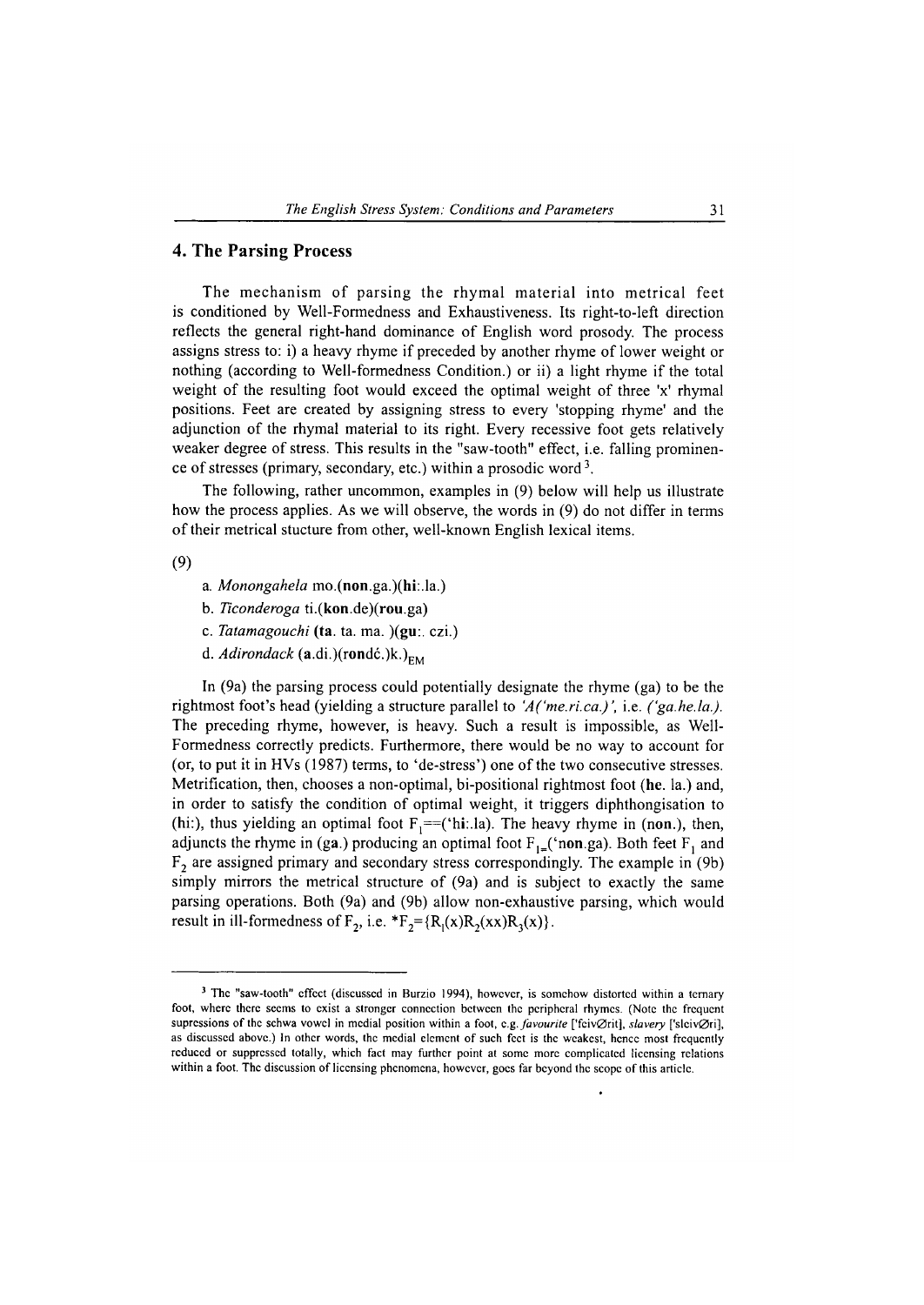(9c) differs from (9a,b) only as far as the leftmost foot  $F<sub>2</sub>$  is concerned. There is no word internal heavy rhyme which, according to Well-Formedness, could block exhaustive parsing. The initial rhyme in (ta.) is designated to be the head of the well-formed and optimally weighed foot  $F_2 = {R_1(x)R_2(x)R_3(x)}$ .

The last example (9d) illustrates how Well-Formedness co-operates with Exhaustiveness to override the requirement on a foot's optimal weight. The rightmost foot  $F_t$  is metrically identical with the corresponding rightmost feet in examples (9a,b,c). (Note that the final consonant [k] constitutes the onset of an empty, hence extrametrical, syllable and as such is not metrified in nouns.) The adjunction of the un-metrified material to the left of  $F_1$  gives rise to a non-optimal, i.e.  $F_2 = {R_1(x)R_2(x)}$ , but well-formed foot. It becomes clear that non-exhaustive parsing is allowed only if one rhyme remains unmetrified, while two consecutive rhymes must always be metrified even if optimal weight of the resulting foot does not obtain.

We are now in a position to postulate the ranking of the conditions in  $(10)$ below:

 $(10)$ 

- I. Well-Formedness
- **II.** Exhaustive Parsing
- **III.** Optimal Weight

#### **5. The metrical behaviour of verbs and adjectives**

The metrical behaviour of morphologically simple verbs and adjectives seems to differ remarkably from that of nouns. Verbs and adjectives, as shown in (11) below, tend to be stressed on heavy final rhyme if available, or penultimate otherwise. Such deviation is due to the fact that verbs and adjectives do metrify the final empty nucleus, and thus structurally conform to well-formedness. The incorporation of FEN into metrical structure may function as the lexical marker of a word's category.

**(ID**

| <b>a.</b> Noun |     | <b>b.</b> Verb/Adjective                        |
|----------------|-----|-------------------------------------------------|
| $[$ 'impo:t]   | VS. | $\lim$ po:t $\varnothing$ ]                     |
| ['daidest]     | VS. | [reu'bst⊘]                                      |
| ['cdvent]      | VS. | [pri'vent $\varnothing$ ]                       |
|                |     | where $\emptyset$ is a metrified empty nucleus. |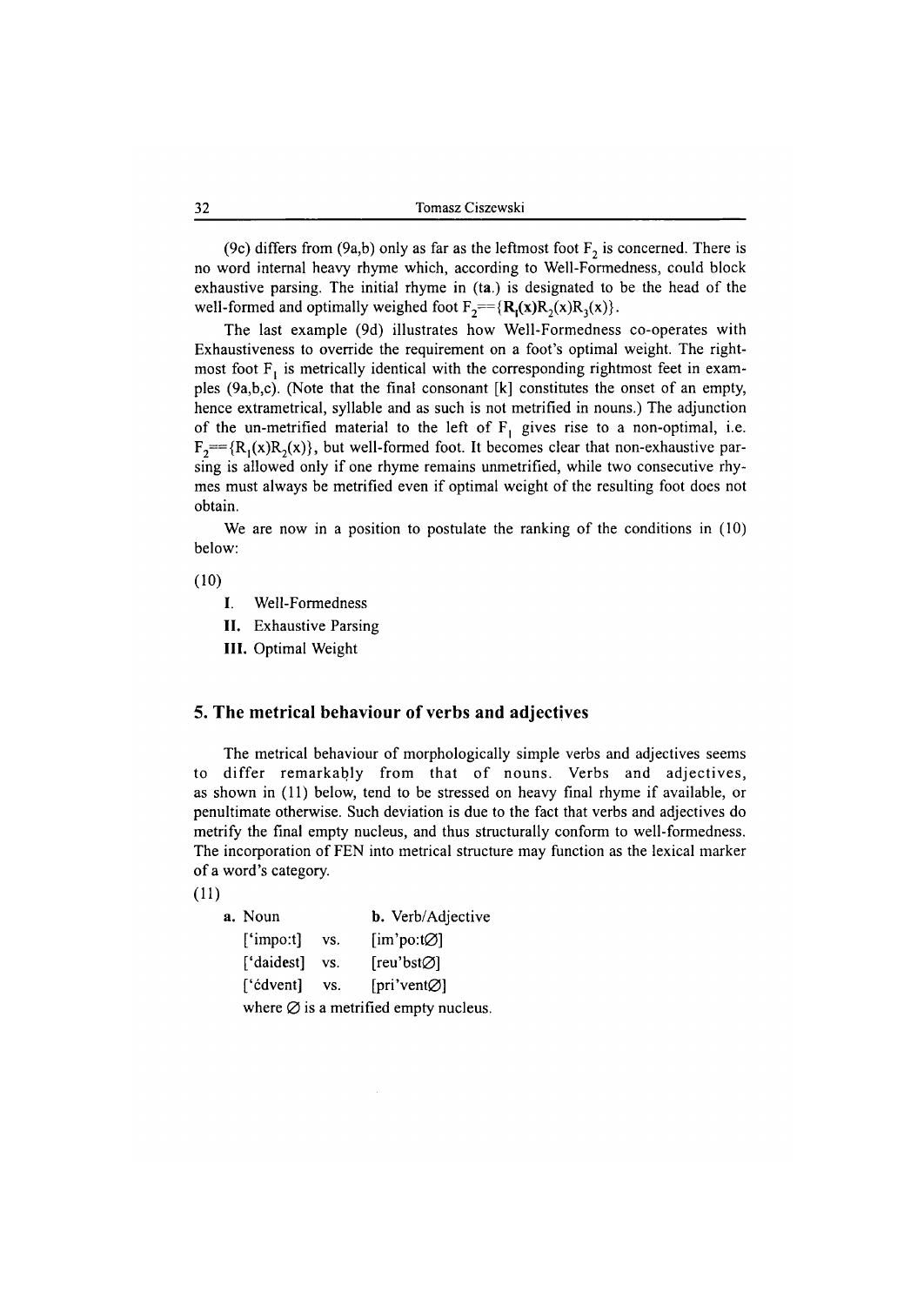Therefore, we postulate the following parameter in (12) which licenses certain type of metrical feet, namely 'weak' feet<sup>4</sup>, where the dominated rhyme is a phonetically inaudible nucleus.

 $(12)$ 

Metrify FEN: Nouns: NO Verbs/Adjectives: YES

It remains to be seen whether the above parameter is valid for derived verbs and adjectives as well. Let us consider the following examples of such derived words ending in *'-ate', '-ise', '-ive'* in (13) below:

(13)

*dominate* ['domi,neitØ] *verbalise* ['ve :belaiz $\varnothing$ ] *appreciate* [e'pri:/i,eit0] *appreciative* \*[e'pri:*fie,tiv* $\emptyset$ }

Indeed, verbs like *dominate, appreciate, verbalise* do not seem to produce any systematic violations to (12), the only difference being the fact that the weak feet of the type  $Fw = {R_1(xx)R_2}$  do not receive primary but secondary stress instead. This observation stands in agreement with Burzio (1994: 16) who claims that 'primary stress falls on the rightmost *non-weak* foot.' Within this analysis, however, a wellformed foot (weak or non-weak) may not remain unstressed and must receive secondary stress<sup>5</sup>. Furthermore, the lack of secondary stress on the '-ive' ending in the adjective *appreciative* suggests that a weak foot of the type  $Fw = {R_1(x)R_2(\)}$  is not heavy enough to get any stress whatsoever, hence it is ill-formed.

### **Conclusion**

We started our article by a short overview of some of the traditional accounts of the English stress system. As we have seen, however, most of them were fundamentally flawed by their reliance on rules which simply fail to capture generalisations.

**<sup>4</sup> The term 'weak foot' appears in Burzio (1994; 67-75) where it is extended to feet in which the dominated rhyme contains a full but 'phonetically weak' vowel. In the present analysis, weak feet obtain only if FEN is parametrically metrified.**

**<sup>5</sup> The statement seems problematic in larger morphological formations like (,nationa) [laiz0]('ation) where the weak foot (laiz0) is never stressed. Without going into detailed analysis** of the phenomenon, we can only say that weak feet are not metrified word-intemally, i.e.  $F_1F_wF_3$  is **an ill-formed sequence.**